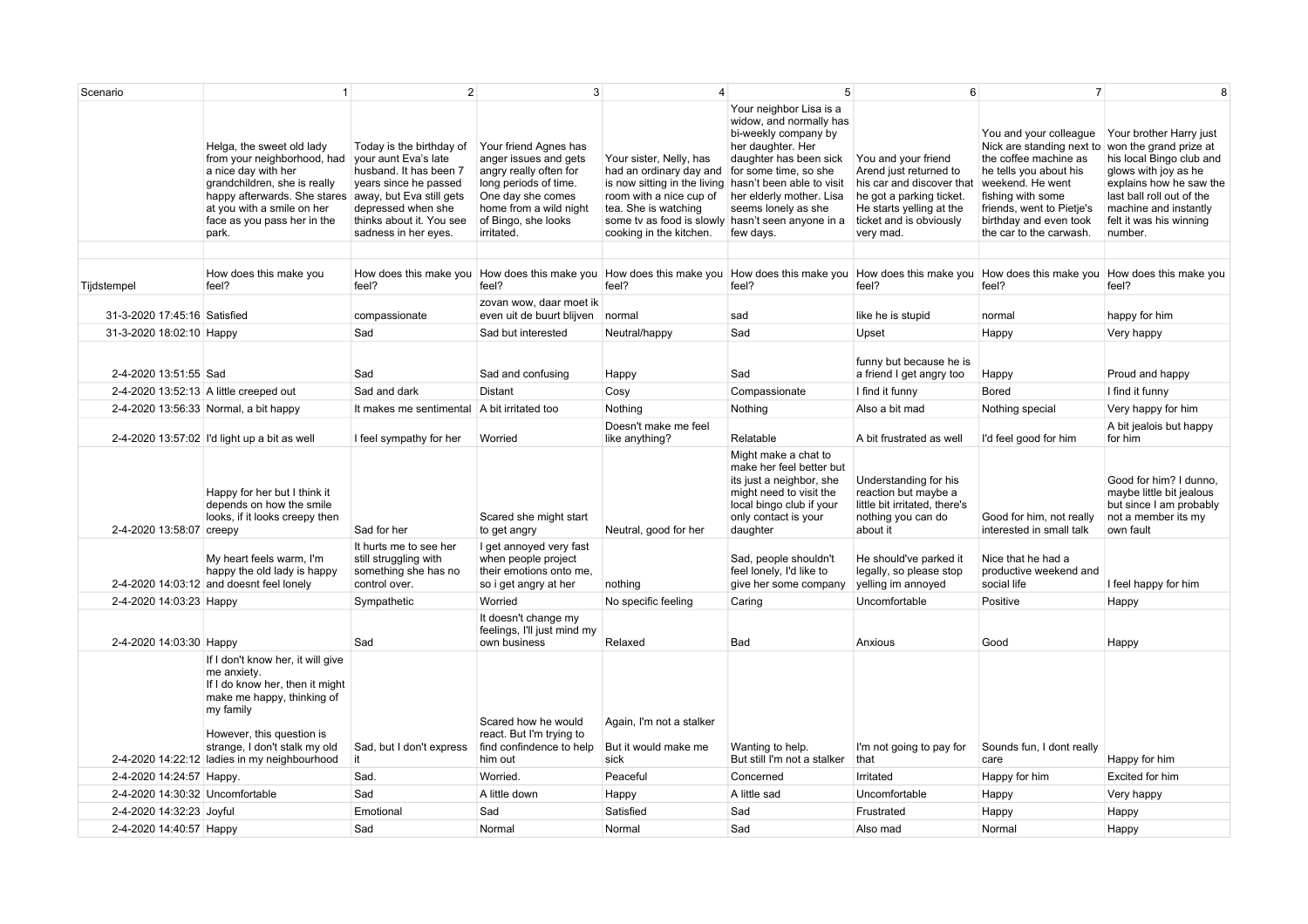| Scenario                      |                                                                                                                                                                                                                       | $\mathcal{P}$                                                                                                                                                                                             | 3                                                                                                                                                                                     |                                                                                                                                                                                                                                             |                                                                                                                                                                                                                        | 6                                                                                                                                                                                                                                                         | $\overline{7}$                                                                                                                                                                                                                                                                                                                                       | 8                                                                                                                                                                                                                                                                                      |
|-------------------------------|-----------------------------------------------------------------------------------------------------------------------------------------------------------------------------------------------------------------------|-----------------------------------------------------------------------------------------------------------------------------------------------------------------------------------------------------------|---------------------------------------------------------------------------------------------------------------------------------------------------------------------------------------|---------------------------------------------------------------------------------------------------------------------------------------------------------------------------------------------------------------------------------------------|------------------------------------------------------------------------------------------------------------------------------------------------------------------------------------------------------------------------|-----------------------------------------------------------------------------------------------------------------------------------------------------------------------------------------------------------------------------------------------------------|------------------------------------------------------------------------------------------------------------------------------------------------------------------------------------------------------------------------------------------------------------------------------------------------------------------------------------------------------|----------------------------------------------------------------------------------------------------------------------------------------------------------------------------------------------------------------------------------------------------------------------------------------|
|                               | Helga, the sweet old lady<br>from your neighborhood, had<br>a nice day with her<br>grandchildren, she is really<br>happy afterwards. She stares<br>at you with a smile on her<br>face as you pass her in the<br>park. | Today is the birthday of<br>vour aunt Eva's late<br>husband. It has been 7<br>years since he passed<br>away, but Eva still gets<br>depressed when she<br>thinks about it. You see<br>sadness in her eyes. | Your friend Agnes has<br>anger issues and gets<br>angry really often for<br>long periods of time.<br>One day she comes<br>home from a wild night<br>of Bingo, she looks<br>irritated. | Your sister, Nelly, has<br>had an ordinary day and for some time, so she<br>is now sitting in the living<br>room with a nice cup of<br>tea. She is watching<br>some ty as food is slowly hasn't seen anyone in a<br>cooking in the kitchen. | Your neighbor Lisa is a<br>widow, and normally has<br>bi-weekly company by<br>her daughter. Her<br>daughter has been sick<br>hasn't been able to visit<br>her elderly mother. Lisa<br>seems lonely as she<br>few days. | You and your friend<br>Arend just returned to<br>his car and discover that<br>he got a parking ticket.<br>He starts yelling at the<br>ticket and is obviously<br>very mad.                                                                                | You and your colleague<br>Nick are standing next to<br>the coffee machine as<br>he tells you about his<br>weekend. He went<br>fishing with some<br>friends, went to Pietje's<br>birthday and even took<br>the car to the carwash.                                                                                                                    | Your brother Harry just<br>won the grand prize at<br>his local Bingo club and<br>glows with joy as he<br>explains how he saw the<br>last ball roll out of the<br>machine and instantly<br>felt it was his winning<br>number.                                                           |
| Tijdstempel                   | How does this make you<br>feel?                                                                                                                                                                                       | feel?                                                                                                                                                                                                     | How does this make you How does this make you How does this make you How does this make you<br>feel?                                                                                  | feel?                                                                                                                                                                                                                                       | feel?                                                                                                                                                                                                                  | How does this make you<br>feel?                                                                                                                                                                                                                           | How does this make you How does this make you<br>feel?                                                                                                                                                                                                                                                                                               | feel?                                                                                                                                                                                                                                                                                  |
| 2-4-2020 14:50:37 to me.      | Pleasant, as her radiating joy<br>shall probably be contagious                                                                                                                                                        | Compassionate but with<br>a feeling of<br>helplessness, I would<br>probably recognize<br>myself and how I would<br>act in this scenario.                                                                  | Slightly annoyed but<br>compassionate about<br>her issues, though I<br>would probably think to<br>myself: "Oh god not this<br>again, getting real tired<br>of it."                    | Calm and content.<br>Sounds like the calming<br>backdrop you'd see<br>life anime, listening to<br>lofi beats while chilling or would probably not<br>reading a good book<br>near the window on a<br>rainy day.                              | Lonely and sad; just as<br>Helga's joy was<br>when watching a slice of contagious to me, so too<br>are darker/sad feelings. I<br>undertake action except<br>if I know the neighbour<br>well.                           | Disappointed that this<br>event will probably set<br>the tone for the rest of<br>the car drive, but I<br>probably can't help<br>smiling and chuckling at<br>the obviously bad<br>situation, and will<br>probably try to reassure<br>him its not that bad. | Happy that he had a<br>nice weekend, but with a Irritated that he<br>hint or jealousy as my<br>weekend probably<br>wasn't as interesting.<br>socially engaging or<br>productive. If this was<br>the case multiple weeks<br>in a row, I'd start to<br>ponder if my life was<br>missing something and if<br>the things I do really do<br>bring me joy. | necessarily has to be so<br>braggy about all of it,<br>especially if he accounts<br>the majestic tale of his<br>prize countless times<br>and if he gets cocky<br>because of it.<br>Nonetheless, I'm happy<br>that he's happy which<br>will probably put a smile<br>on my face as well! |
| 2-4-2020 14:56:50 Happy       |                                                                                                                                                                                                                       | Sad/down                                                                                                                                                                                                  | Sad/disappointed                                                                                                                                                                      | Satisfied                                                                                                                                                                                                                                   | Sad                                                                                                                                                                                                                    | Surprised/neutral                                                                                                                                                                                                                                         | Neutral                                                                                                                                                                                                                                                                                                                                              | Happy                                                                                                                                                                                                                                                                                  |
| 2-4-2020 15:07:47 Happy       |                                                                                                                                                                                                                       | Sad                                                                                                                                                                                                       | Concerned                                                                                                                                                                             | I wouldnt know                                                                                                                                                                                                                              | Sad                                                                                                                                                                                                                    | Upset                                                                                                                                                                                                                                                     | Nothing in particular                                                                                                                                                                                                                                                                                                                                | Happy                                                                                                                                                                                                                                                                                  |
| 2-4-2020 15:18:57 Happy       |                                                                                                                                                                                                                       | Sad                                                                                                                                                                                                       | Scared                                                                                                                                                                                | Relaxing                                                                                                                                                                                                                                    | Sad                                                                                                                                                                                                                    | Wronged                                                                                                                                                                                                                                                   | Good for him                                                                                                                                                                                                                                                                                                                                         | Happy for him                                                                                                                                                                                                                                                                          |
| 2-4-2020 16:08:33 Happy       |                                                                                                                                                                                                                       | Sympathetic and sad                                                                                                                                                                                       | Confused and worried                                                                                                                                                                  | Annoyed                                                                                                                                                                                                                                     | Sad                                                                                                                                                                                                                    | Annoyed and scared                                                                                                                                                                                                                                        | Not interested and<br>annoyed                                                                                                                                                                                                                                                                                                                        | Joy                                                                                                                                                                                                                                                                                    |
| 2-4-2020 19:30:06 Happy       |                                                                                                                                                                                                                       | Worry                                                                                                                                                                                                     | Uncomfortable                                                                                                                                                                         | Relaxed                                                                                                                                                                                                                                     | Wanting to help/visit                                                                                                                                                                                                  | Dissappointed that he<br>reacts this way                                                                                                                                                                                                                  | Relaxed                                                                                                                                                                                                                                                                                                                                              | Happy for him                                                                                                                                                                                                                                                                          |
| 2-4-2020 20:22:17 content     |                                                                                                                                                                                                                       | Big sad                                                                                                                                                                                                   | Fucking bingo loser                                                                                                                                                                   | Calm                                                                                                                                                                                                                                        | melancholy                                                                                                                                                                                                             | Glowering                                                                                                                                                                                                                                                 | Dreamy                                                                                                                                                                                                                                                                                                                                               | Glowing                                                                                                                                                                                                                                                                                |
| 2-4-2020 20:28:51 awkwardness | ah hint of happiness<br>overwhelmed by                                                                                                                                                                                | awkward, as to how to<br>whether or not to<br>approach her about the<br>topic                                                                                                                             | Amused/interested as to<br>what will happen next                                                                                                                                      | Hungry                                                                                                                                                                                                                                      | Feel sorry for Lisa                                                                                                                                                                                                    | Entertained, while<br>considering if he has a<br>bad personality or just a<br>bad day                                                                                                                                                                     | Entertained/dreadful<br>depending on the quality<br>of his story                                                                                                                                                                                                                                                                                     | Happy for him +<br>entertained/dreadful<br>depending on the quality<br>of his story                                                                                                                                                                                                    |
| 2-4-2020 20:29:56 at me       | i dont think it would change<br>the way i feel at that point in<br>time, if annything i would be<br>uncomfertable but that would i would be dishartend to<br>be the same if anyone stares know that it would still    | trouble her                                                                                                                                                                                               | irritated asswel, its never<br>fun to see someone<br>irrtited much less when it<br>feels self inflicted                                                                               | indiferent                                                                                                                                                                                                                                  | i would get sad for her,<br>however i do think that<br>might fade rather quick                                                                                                                                         | annoved that he vents<br>his anger onto me                                                                                                                                                                                                                | indifernt                                                                                                                                                                                                                                                                                                                                            | happy for him, while also<br>ielous                                                                                                                                                                                                                                                    |